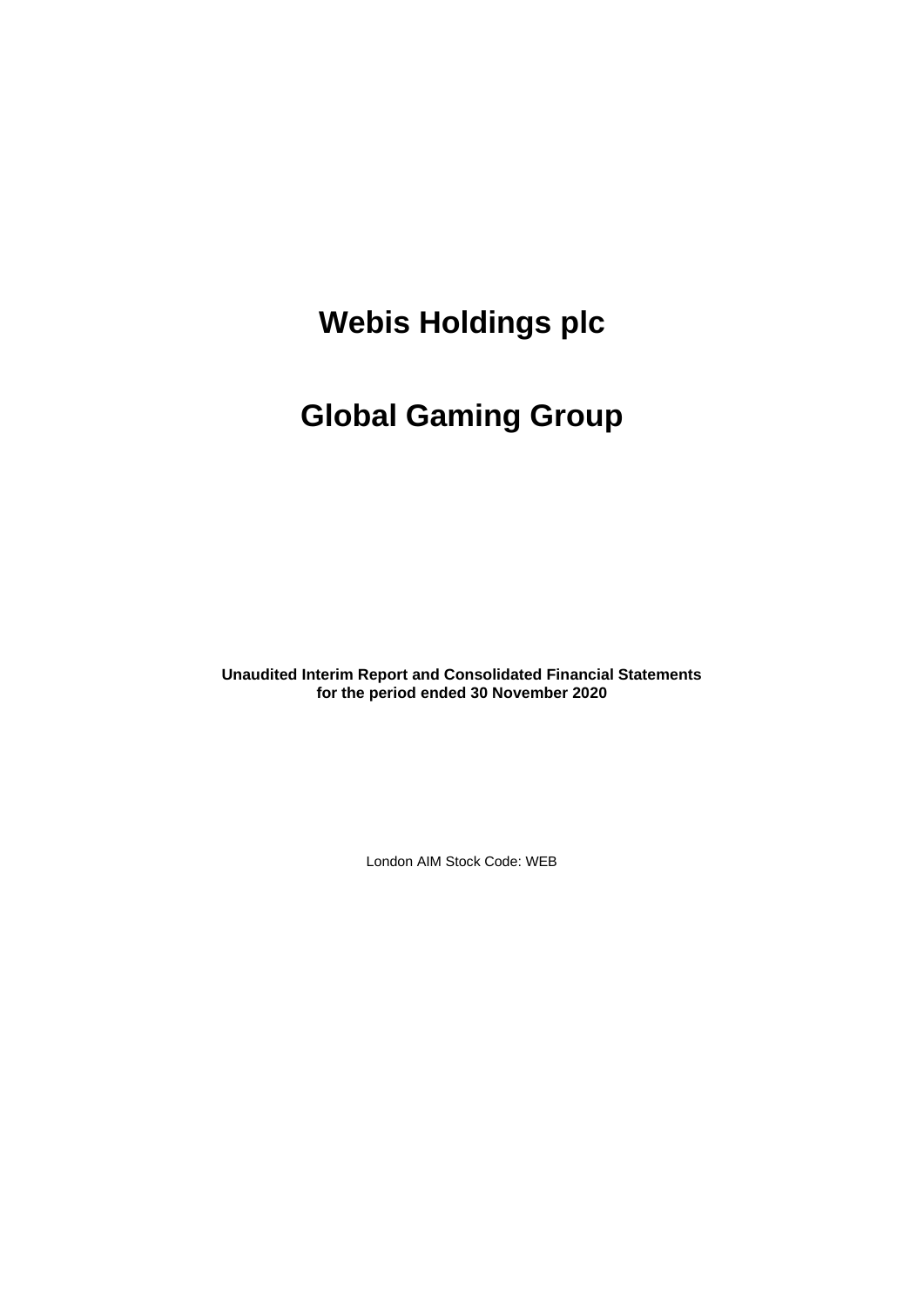# **Contents**

| Group at a Glance                                                          | 2  |
|----------------------------------------------------------------------------|----|
| Chairman's Statement                                                       | 3  |
| Condensed Consolidated Statement of Comprehensive Income                   | 6  |
| <b>Condensed Consolidated Statement of Financial Position</b>              | 7  |
| Condensed Consolidated Statement of Changes in Equity                      | 8  |
| Condensed Consolidated Statement of Cash Flows                             | 9  |
| Notes to the Unaudited Condensed Consolidated Interim Financial Statements | 10 |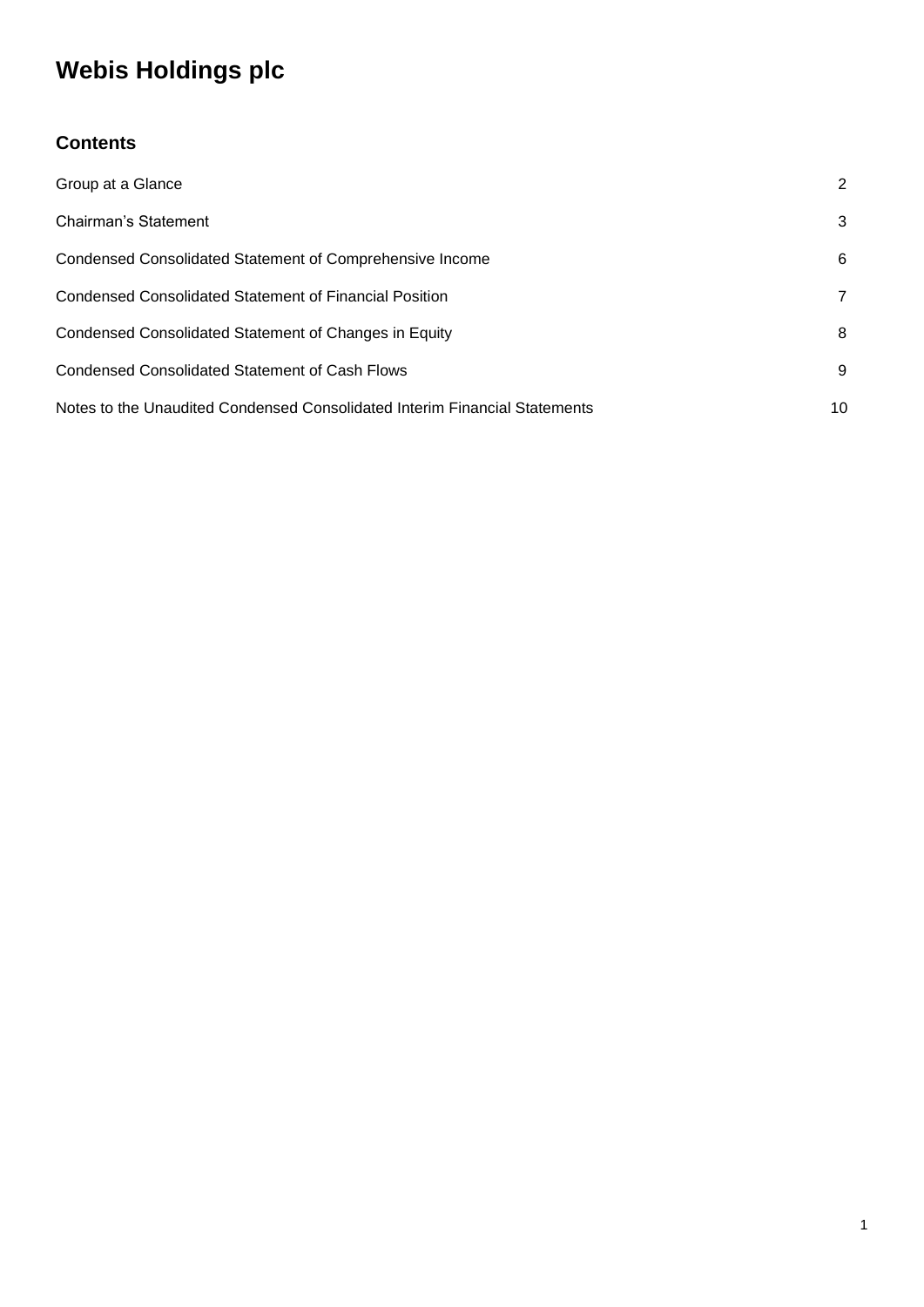## **Group at a Glance**

Webis Holdings plc (the "Group") operates two primary segments within its operational structure:

### **WatchandWager.com Ltd and WatchandWager.com LLC – Advanced Deposit Wagering ("ADW")**

WatchandWager.com Ltd is regulated in the Isle of Man and operates a totalisator wagering hub through its United States Tote supplier, which enables it to conduct its ADW business by passing wagers directly into global racetrack betting pools in real time.

WatchandWager.com LLC has its operational base in Lexington, Kentucky, with its head office in Larkspur, California, and provides pari-mutuel wagering, or pool-betting, services through a number of distribution channels to a global client base. The company holds United States pari-mutuel licences for its ADW business in the USA, including a multi-jurisdictional licence issued by the States of North Dakota, and individual licences for the States of California, Maryland, Colorado, Minnesota, New York, Washington and Kentucky. The business provides wagering opportunities predominantly on horse and greyhound racing and has contracted with a significant number of prestigious racetrack partners within the United States, Hong Kong, France, Canada, United Kingdom, Ireland, and Australia amongst others. It provides wagering facilities to customers through its interactive website, *watchandwager.com*, as well as offering a business-to-business wagering product and a telephone call centre.

#### **WatchandWager.com LLC - Cal Expo Harness Racetrack**

WatchandWager.com LLC also operates Cal Expo Harness Racetrack in Sacramento, California, under a licence issued by the California Horse Racing Board. This 'bricks and mortar' presence in the largest state economy in the USA continues to provide leverage for our related global pari-mutuel operations.

As part of the requirements for the Group's Isle of Man licence, client funds for the Isle of Man licensed companies are held in fully protected segregated client accounts within an Isle of Man regulated bank.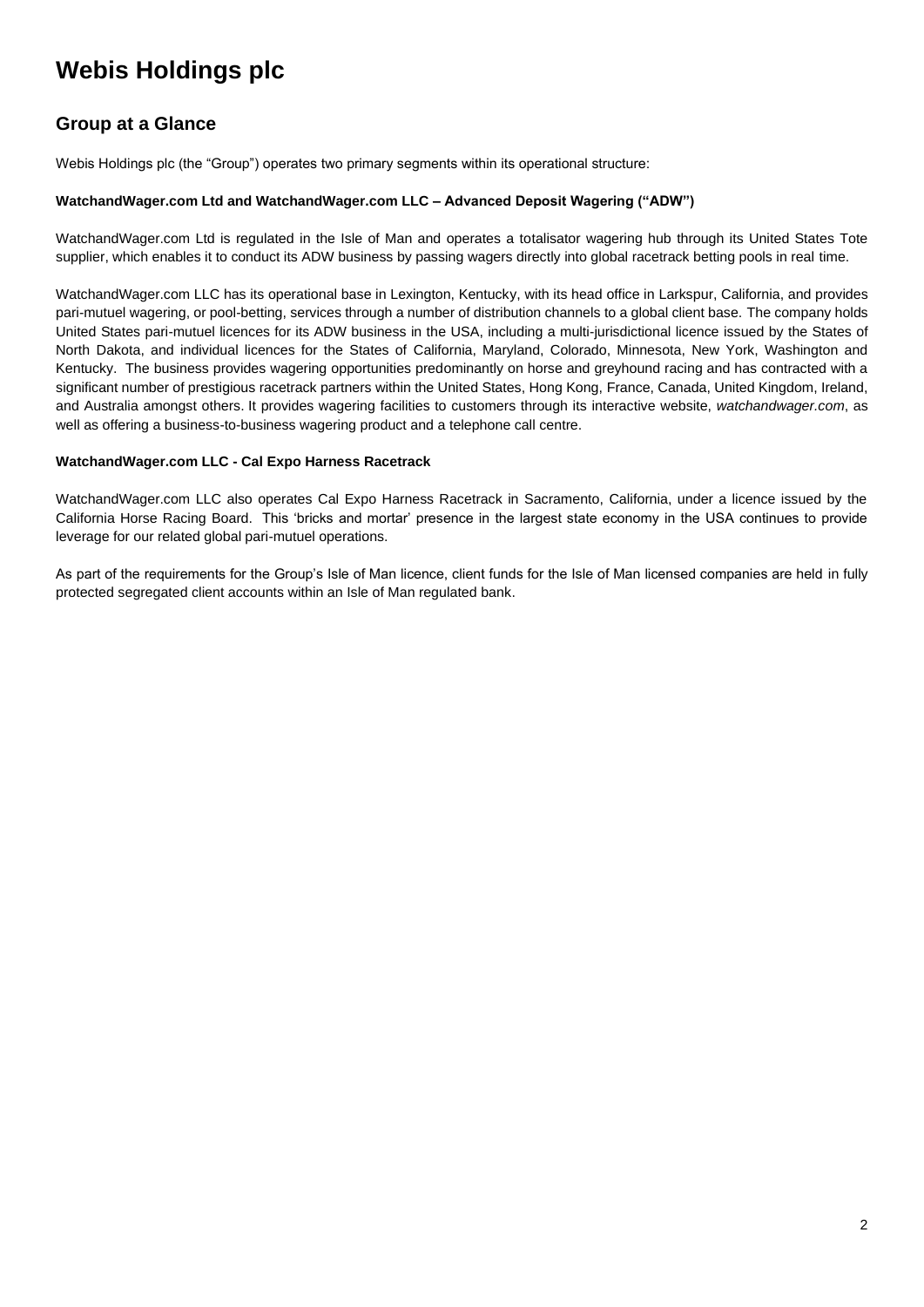## **Chairman's Statement**

### **Introduction**

I am pleased to report a sustained improvement in trading for our principal subsidiary WatchandWager.com, with a significant return to profitability and a continuation of the positive trends reported at the end of the 2019/20 financial year. Moreover, I anticipate a sustained performance to the financial year ending May 2021, with certain caveats for the continued impact of Covid-19 and other factors outside our control. In short, I am pleased to report the Group is now in a far better position than in recent years, with a much better business mix and clear avenues for growth ahead.

Equally significantly, despite the impact of Covid-19, the business has proved very resilient. In common with other interactive operators, on-line business levels have continued to be strong. This reflects and validates our strategy to provide by far the widest range of live content available to our clients with a truly 24/7 global platform for players. This has served us well during these difficult times, and we expect this position to continue for the foreseeable future.

For the long term, the Board is fully aware of our licensed position in the USA and California in particular, and how this position can be leveraged to benefit shareholders. As a result, we have taken measures to protect our assets in the USA and will continue to do so as a priority. We stand in an enviable position as a licensed operator in the States, and in particularly in California, the fifth biggest economy in the world, and where we hold both an online licence and a license to operate retail operations at Cal Expo racetrack in Sacramento. Momentum continues to gather daily for regulated Sports Betting in numerous states, including California. At time of writing, the Board is confident that California will approve this measure no later than 2022, with many other major States actively operating by then. Conversely, the position in other jurisdictions for online gambling is becoming increasingly difficult, with significant regulatory headwinds facing operators exposed to Europe and the UK. As a result, there is significant interest in our USA licensed position as we outline our plans to maximise this position.

### **Half Year Results Review**

Group amounts wagered were US\$ 45.4 million, up 20% on prior year (2019: US\$ 37.7 million). Turnover reported was US\$ 7.4 million (2019: US\$ 8.1 million), but with gross profit also increasing significantly to US\$ 2.66 million (2019: US\$ 1.79 million), a growth of 48% versus prior year. This resulted in a profit on the period of US\$ 0.72 million (2019: loss of US\$ 0.21 million). This turnaround of almost US\$ 1 million in profit over the six months reflects the changing business mix in the operation, again improving our overall margin derived from more "retail-style" wagering activity, especially on-line. This is encouraging for the future.

Operating costs showed a small increase to US\$ 2.17 million (2019: US\$ 2.00 million), reflecting the additional costs of setting up racetrack operations in the autumn of 2019 during the Covid-19 pandemic. These costs are expected to stabilise. It should be noted that Cash and cash equivalents stand at US\$ 2.99 million, an improvement from last year (2019: US\$ 2.50 million).

## **Operations Update**

*Business-to-consumer* – this division performed well over the period and continues so to do. In common with other interactive platforms, the impact of Covid-19 has not materially affected trading and in some areas has increased business. Racetracks now operate globally with no crowds with very few retail off-track betting shops open, as well as fewer other recreational competition. This has assisted on-line operations, to the extent that we have seen a 62% increase in handle (amounts bet) over the period reported. We have every intention of maintaining this momentum.

At the same time, we are very aware that, as a racetrack operator at Cal Expo, the impact of Covid-19 has been far more severe for our associated horsemen and racetrack partners. Under the pari-mutuel model, increases in handle are directly passed on to our partners in terms of host track fees, horsemen contributions, and statutory duties. In fact, in certain States, notably our key State of California, we have volunteered to pay increased contributions to purses in 2021. We believe this is the right thing to do to encourage and protect an industry that employs millions of staff globally.

*Business-to-business* – trading for this division continued to be largely flat. This sector is becoming increasingly competitive in nature. We compete with a wide range of operators who seem intent on maximising the volume of amounts wagered at the expense of margin. This is, of course, commercially unattractive, and we have specifically declined to compete, avoiding accepting wagers at little or no commission which is a race to the bottom. We expect that this situation will continue for the foreseeable future but is not sustainable long term. Major racing and wagering jurisdictions need to realise the importance of achieving a proper return on the rights to wager on their content, especially from "high rollers". This is never more important than during the Covid-19 crisis, to support the horsemen and all related participants in the industry.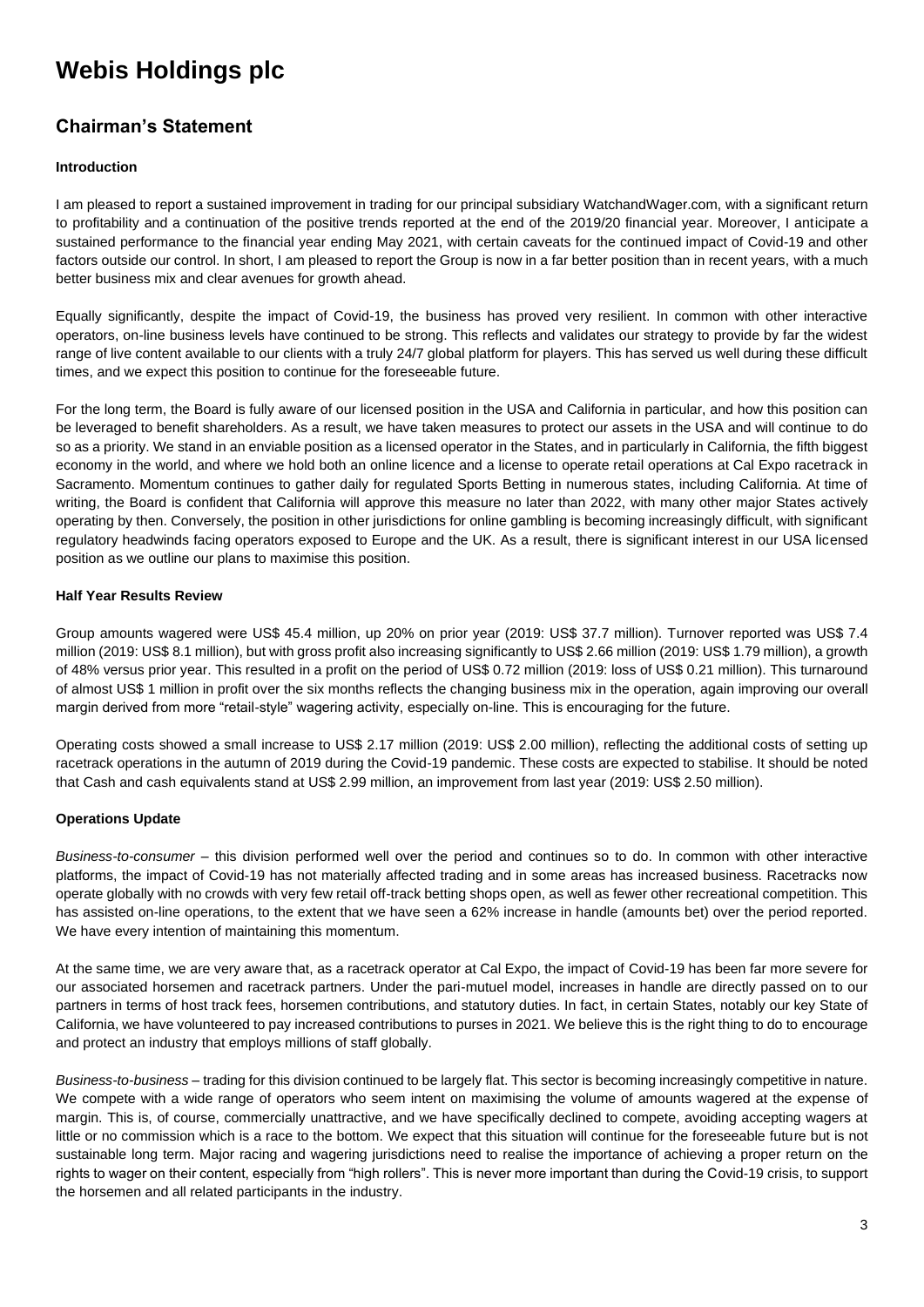## **Chairman's Statement** continued

### **Cal Expo**

During the period, we were mainly closed for racing as planned during the summer months. However, we benefited from a higher proportion of revenues from interactive platforms. This helped to build up our cash flows in our operating and purse pool funds to restart the season.

In early November, we re-commenced harness racing at the Cal Expo racetrack in Sacramento for the ninth season, and we plan to race until end of April 2021. This has been a difficult period to run any retail operation, and we have and continue to race behind closed doors, so losing our important on track revenue. We have been very mindful to abide with all County and State legislation in respect to Covid-19 guidelines, and I would greatly like to thank all our staff, horsemen and all persons situated at Cal Expo for respecting and adhering to these regulations on an ongoing basis.

### **Licenses**

During the period, we have concentrated on obtaining important licence applications and renewals. I am pleased to report that all licence applications were successfully renewed, and include the key strategic states of California, New York and Kentucky, amongst others. These licences are all in good standing through the entirety of 2021 and, in certain cases, beyond.

#### **Compliance**

There were no compliance issues reported to our various regulations during the period.

### **Health & Safety**

There were no health and safety issues to report across the entire Cal Expo operation, where equine and participant welfare remain our highest priority.

#### **Outlook**

#### **Short term**

Despite our positive first six months, as anticipated, our performance has slightly tapered off in the last few months. This is normal and expected. It is a factor of reduced content, poor weather and the unique constraints of Covid-19 which have impacted our racetrack performance. The operations at Cal Expo have been particularly difficult, but we are committed to live operations and ensuring a safe meeting and a form of income for all concerned.

In a more positive vein, we expect an upturn in performance in the Spring in 2021 as the weather improves and we promote the high quality domestic and international content for which we are licensed. As a result, we expect a steady trading pattern to year-end May 2021. We will keep shareholders appraised of performance, should this deviate from that anticipated.

#### **Longer term**

### **Existing operations**

The Board remains optimistic regarding current operations and performance. The USA operation is a much better place financially than two years ago. Equally positively, our core content of horseracing globally has performed extremely well as an "elite sport" to keep live operations to high capacity globally, contrary to some other sports. It should be noted however that an easing in in Covid-19 restrictions will increase competition to the leisure dollar in relation to our B2C operations. We have anticipated this welcome development globally but are also working to maintain our positive business momentum. We have recently hired an expert consultant in marketing recruitment, retention and reactivation strategies across the platform and we see this as an important part of our strategy going forward.

Conversely of course a return to on track attendance and other retail betting operations would be most welcome to our operations at Cal Expo. We have as good racing product at the venue and see this product is integral to the future. We welcome to receiving our loyal patrons back at our track, as permitted under Sacramento County regulations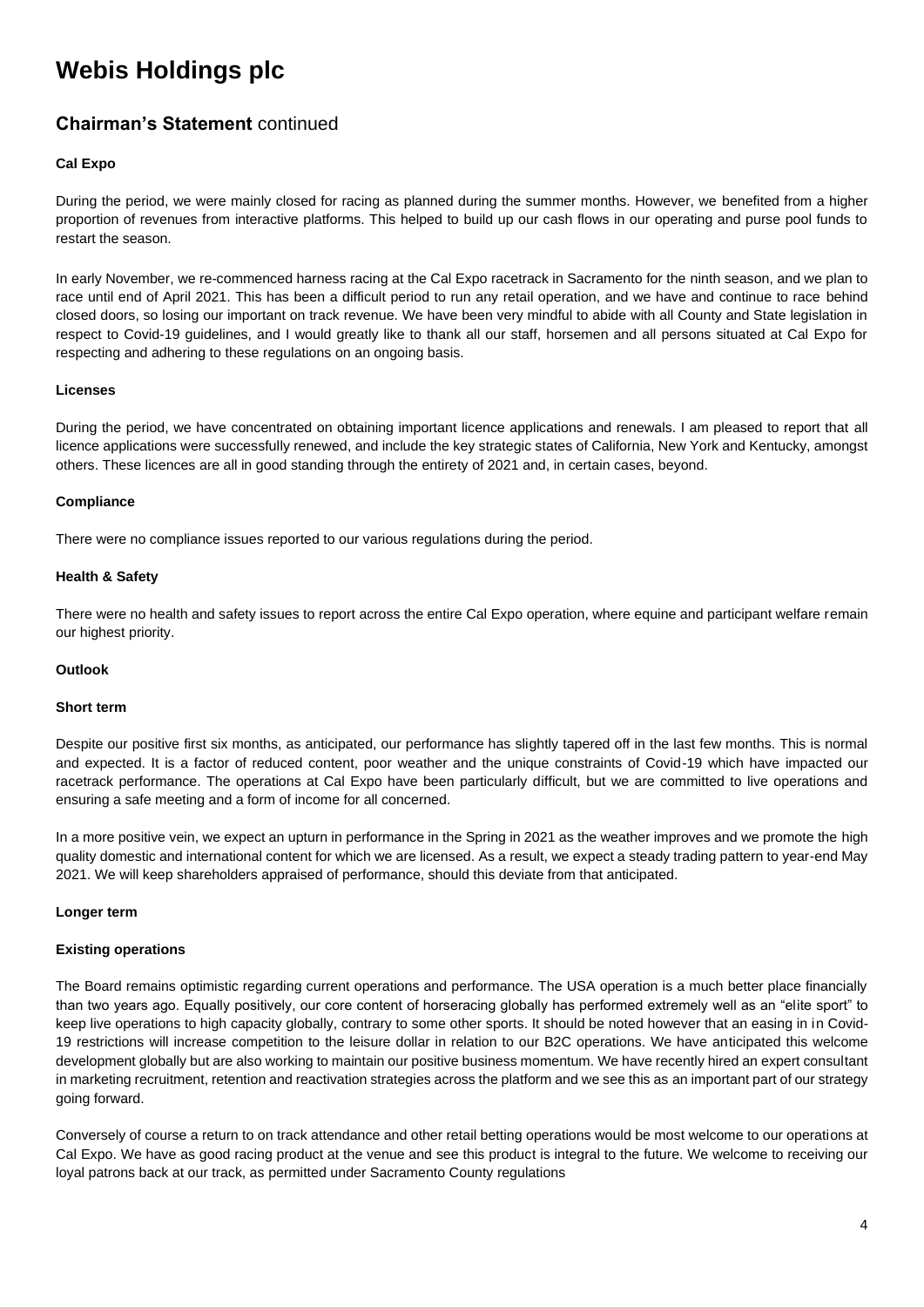# **Chairman's Statement** continued

### **USA Expanded Gaming**

It cannot have gone unnoticed to shareholders and observers alike that the sustained growth of USA licensed expended gambling is the hottest subject in the global industry. In that regard, Webis and our principal subsidiary WatchandWager, remain very wellpositioned as a licensed operator in many states, and of course in California. Almost all factors are in our favour with legislation passing or on the verge of passing in many key states, as updated almost daily both in trade and financial media. At the same time, many major large multi-national gambling entities continue to search for merger or acquisition of key assets in the USA. This is compounded due to the ongoing downturn in the industry, in the UK, where the affordability review is a very real threat to non-USA players, unlike our operation. On top of that the unfortunate economic impact of Covid-19 and other natural disasters has hastened the need for more taxes and duties in states, especially in California.

It now seems a certainty that more and more states will continue to legalise sports betting in the next two years, including California, the most complex but lucrative state. As a result, the Board believes that now is the time to escalate our plans to take advantage of our position. As a relatively small but well positioned company, we will upgrade our profile on several levels. This includes to reviewing and improving our Board structure, especially in the USA, plus increasing our presence in California and our overall profile in the industry. One key factor is educating the decision-makers and regulators to understand the fiscal benefits of including mobile wagering within retail operations.

Overall, we consider the company to be undervalued on key metrics and our potential for growth it is important that now we "fight above our weight' to make the industry aware of this. We will keep shareholders fully informed of developments in our exciting future strategies.

In the meantime, we would continue to thank our staff, participants and shareholders for their on-going support for our growing business during tricky times.

**Denham Eke Non-executive Chairman 25 February 2021**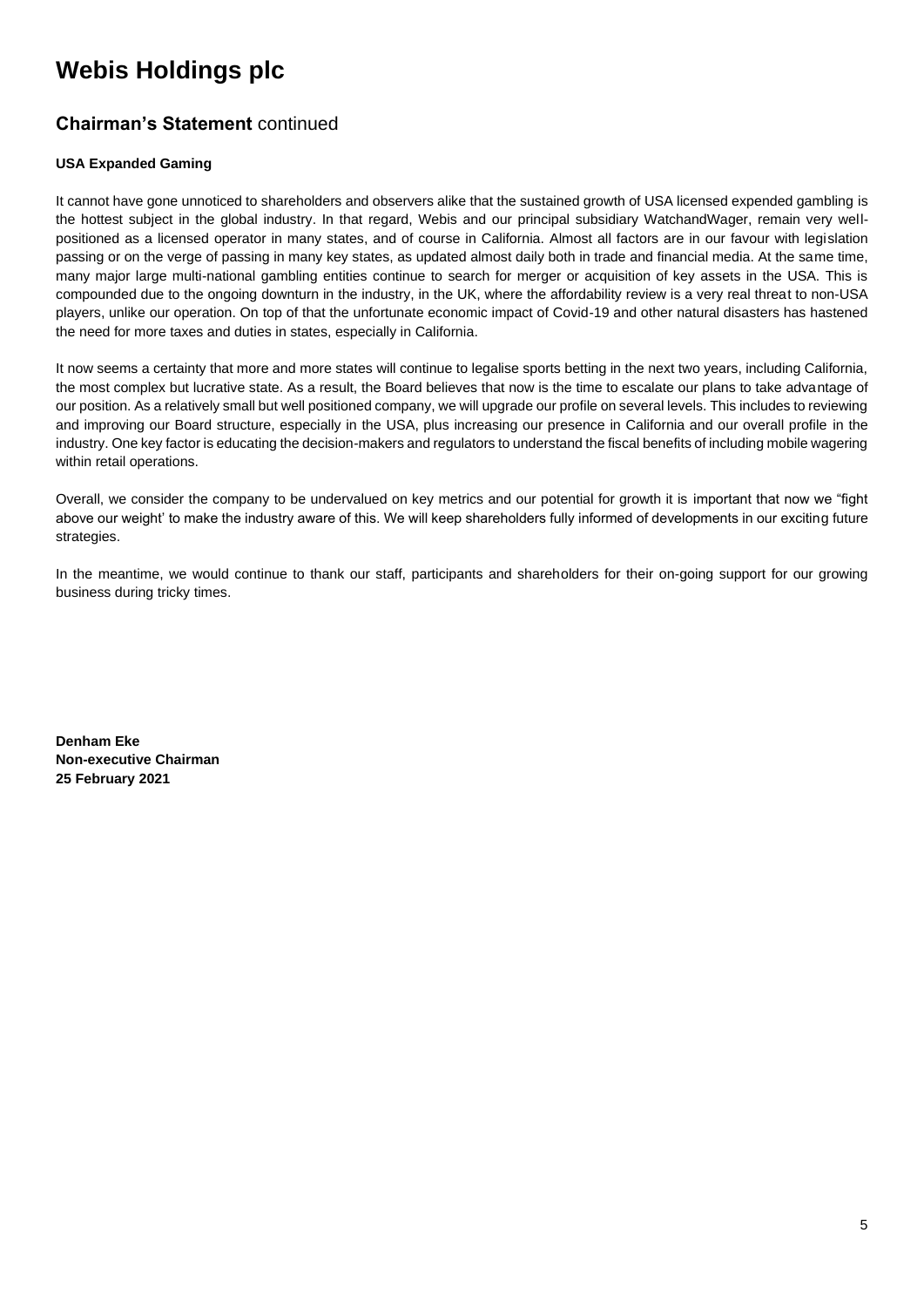# **Condensed Consolidated Statement of Comprehensive Income**

For the period ended 30 November 2020

|                                                                                                                                         | Note | <b>Period to</b><br>30 November 2020<br>(unaudited)<br><b>US\$000</b> | Period to<br>30 November 2019<br>(unaudited)<br><b>US\$000</b> |
|-----------------------------------------------------------------------------------------------------------------------------------------|------|-----------------------------------------------------------------------|----------------------------------------------------------------|
| <b>Amounts wagered</b>                                                                                                                  |      | 45,391                                                                | 37,725                                                         |
|                                                                                                                                         |      |                                                                       |                                                                |
| Turnover                                                                                                                                | 3    | 7,430                                                                 | 8,060                                                          |
| Cost of sales                                                                                                                           |      | (4, 713)                                                              | (6, 228)                                                       |
| Betting duty paid                                                                                                                       |      | (60)                                                                  | (42)                                                           |
| <b>Gross profit</b>                                                                                                                     |      | 2,657                                                                 | 1,790                                                          |
| Operating costs                                                                                                                         |      | (2, 172)                                                              | (2,006)                                                        |
| Other losses                                                                                                                            |      | (7)                                                                   | (10)                                                           |
| Government grants                                                                                                                       | 1.5  | 272                                                                   |                                                                |
| Other income                                                                                                                            |      | 34                                                                    | 60                                                             |
| <b>Operating profit / (loss)</b>                                                                                                        |      | 784                                                                   | (166)                                                          |
| Finance costs                                                                                                                           | 4    | (63)                                                                  | (41)                                                           |
| Profit / (loss) before income tax                                                                                                       |      | 721                                                                   | (207)                                                          |
| Income tax expense                                                                                                                      | 5    |                                                                       |                                                                |
| Profit / (loss) for the period                                                                                                          |      | 721                                                                   | (207)                                                          |
| Other comprehensive income for the period                                                                                               |      |                                                                       |                                                                |
| Total comprehensive income for the period                                                                                               |      | 721                                                                   | (207)                                                          |
| Basic and diluted earnings per share for profit / (loss) attributable to the<br>equity holders of the Company during the period (cents) | 6    | 0.18                                                                  | (0.05)                                                         |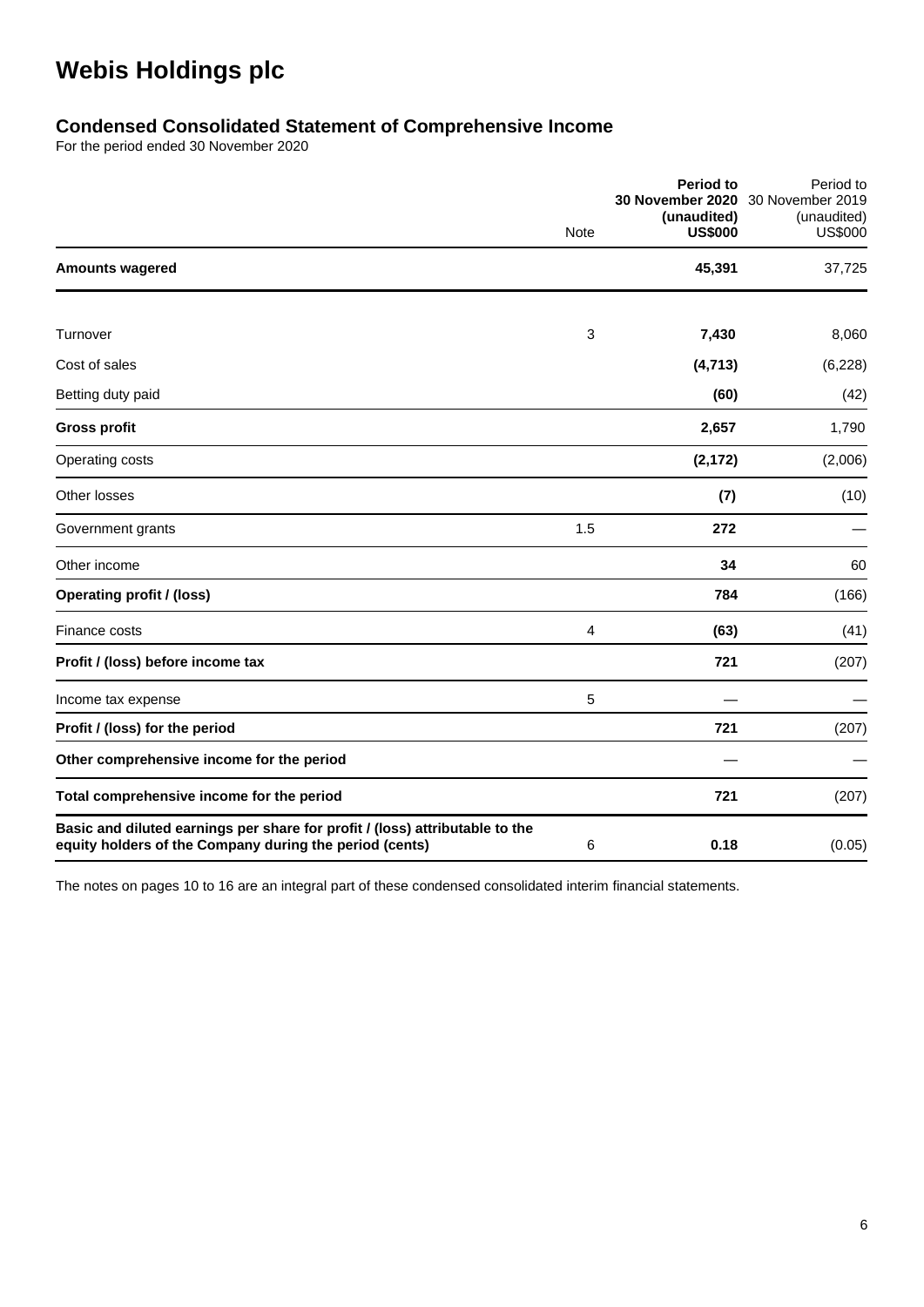# **Condensed Consolidated Statement of Financial Position**

As at 30 November 2020

|                                            | As at<br>30 November 2020<br>(unaudited) |                | Year ended<br>31 May 2020<br>(audited) |
|--------------------------------------------|------------------------------------------|----------------|----------------------------------------|
|                                            | Note                                     | <b>US\$000</b> | <b>US\$000</b>                         |
| <b>Non-current assets</b>                  |                                          |                |                                        |
| Intangible assets                          | 7                                        | 9              | 30                                     |
| Property, equipment and motor vehicles     |                                          | 375            | 415                                    |
| Bonds and deposits                         |                                          | 101            | 101                                    |
| <b>Total non-current assets</b>            |                                          | 485            | 546                                    |
| <b>Current assets</b>                      |                                          |                |                                        |
| Bonds and deposits                         |                                          | 882            | 882                                    |
| Trade and other receivables                |                                          | 1,085          | 1,256                                  |
| Cash, cash equivalents and restricted cash | 8                                        | 4,490          | 3,969                                  |
| <b>Total current assets</b>                |                                          | 6,457          | 6,107                                  |
| <b>Total assets</b>                        |                                          | 6,942          | 6,653                                  |
| <b>Equity</b>                              |                                          |                |                                        |
| Called up share capital                    |                                          | 6,334          | 6,334                                  |
| Share option reserve                       |                                          | 42             | 42                                     |
| <b>Retained losses</b>                     |                                          | (4,787)        | (5,508)                                |
| <b>Total equity</b>                        |                                          | 1,589          | 868                                    |
| <b>Current liabilities</b>                 |                                          |                |                                        |
| Trade and other payables                   |                                          | 3,605          | 3,749                                  |
| Deferred income                            |                                          |                | 272                                    |
| Loans, borrowings and lease liabilities    | 9                                        | 86             | 97                                     |
| <b>Total current liabilities</b>           |                                          | 3,691          | 4,118                                  |
| <b>Non-current liabilities</b>             |                                          |                |                                        |
| Loans, borrowings and lease liabilities    | 9                                        | 1,662          | 1,667                                  |
| <b>Total non-current liabilities</b>       |                                          | 1,662          | 1,667                                  |
| <b>Total liabilities</b>                   |                                          | 5,353          | 5,785                                  |
| <b>Total equity and liabilities</b>        |                                          | 6,942          | 6,653                                  |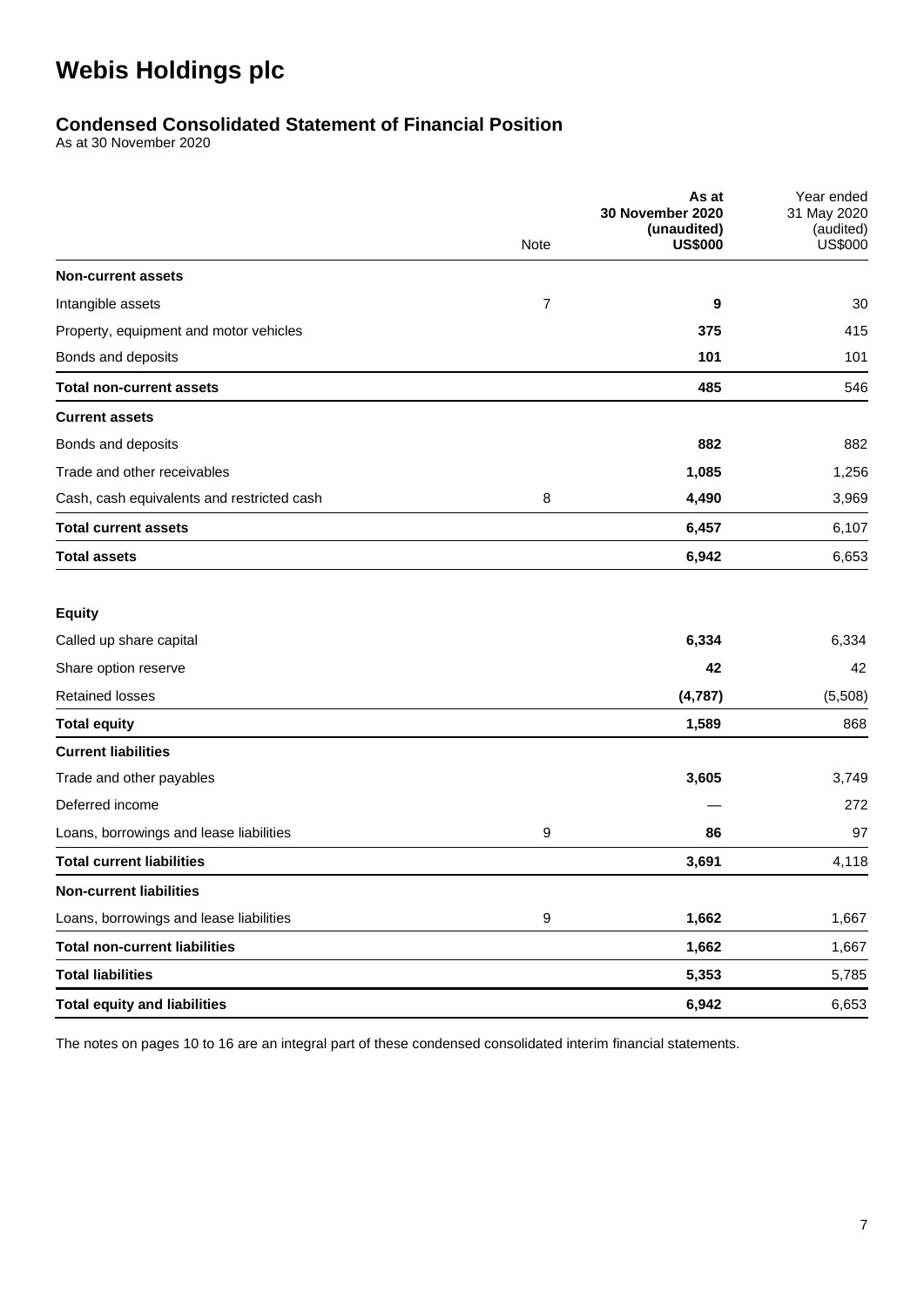# **Condensed Consolidated Statement of Changes in Equity**

For the period ended 30 November 2020

|                                               | Called up<br>share capital<br><b>US\$000</b> | <b>Share option</b><br>reserve<br><b>US\$000</b> | <b>Retained</b><br>earnings<br><b>US\$000</b> | <b>Total</b><br>equity<br><b>US\$000</b> |
|-----------------------------------------------|----------------------------------------------|--------------------------------------------------|-----------------------------------------------|------------------------------------------|
| Balance as at 31 May 2019 (audited)           | 6,334                                        | 42                                               | (5,224)                                       | 1,152                                    |
| Total comprehensive income for the<br>period: |                                              |                                                  |                                               |                                          |
| Loss for the period                           |                                              |                                                  | (207)                                         | (207)                                    |
| <b>Transactions with owners:</b>              |                                              |                                                  |                                               |                                          |
| Share-based payment expense                   |                                              |                                                  |                                               |                                          |
| Balance as at 30 November 2019<br>(unaudited) | 6,334                                        | 42                                               | (5, 431)                                      | 945                                      |
|                                               |                                              |                                                  |                                               |                                          |
| Balance as at 31 May 2020 (audited)           | 6,334                                        | 42                                               | (5,508)                                       | 868                                      |
| Total comprehensive income for the<br>period: |                                              |                                                  |                                               |                                          |
| Profit for the period                         |                                              |                                                  | 721                                           | 721                                      |
| <b>Transactions with owners:</b>              |                                              |                                                  |                                               |                                          |
| Share-based payment expense                   |                                              |                                                  |                                               |                                          |
| Balance as at 30 November 2020<br>(unaudited) | 6,334                                        | 42                                               | (4,787)                                       | 1,589                                    |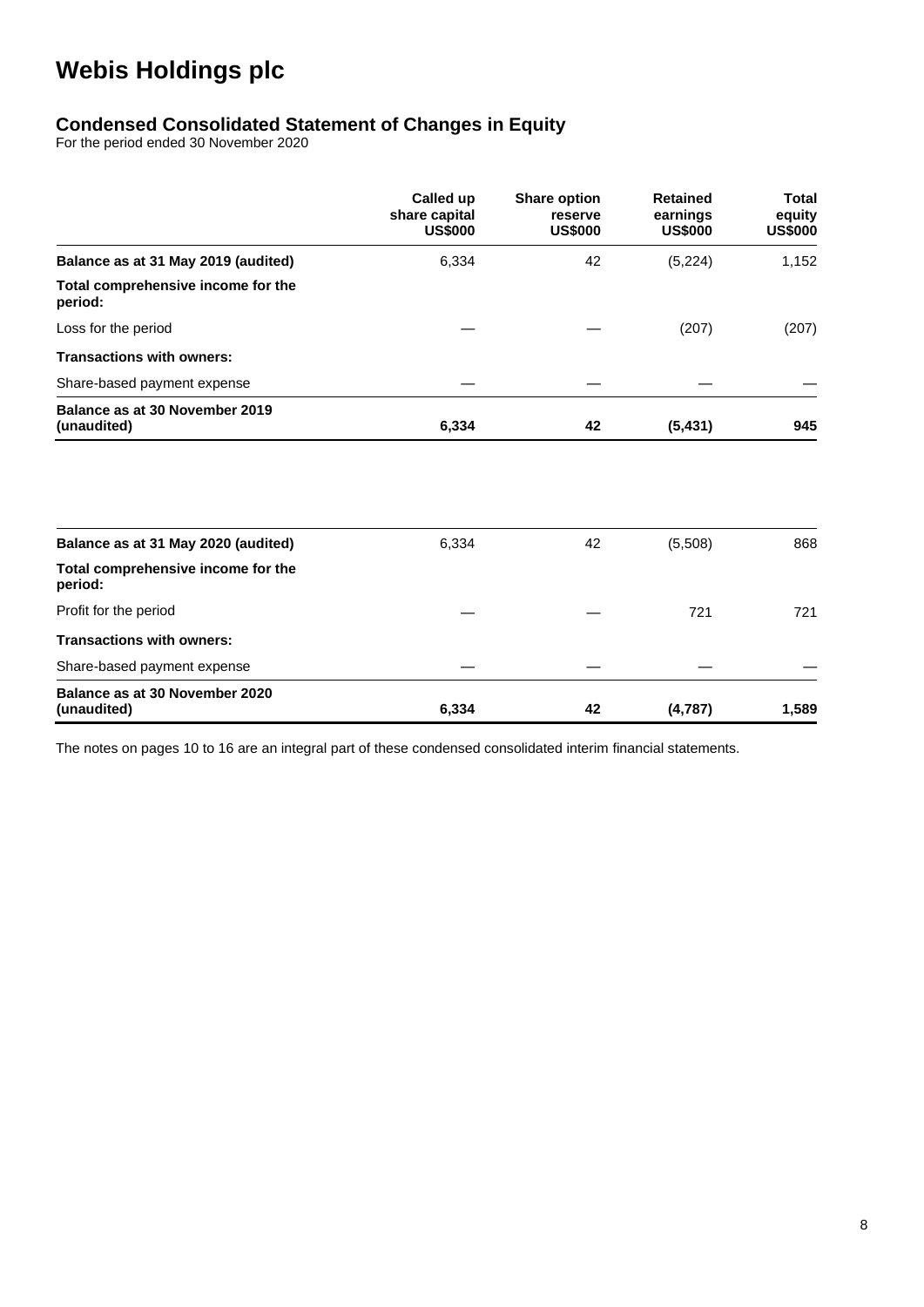## **Condensed Consolidated Statement of Cash Flows**

For the period ended 30 November 2020

|                                                         | Note | <b>Period to</b><br>30 November 2020<br>(unaudited)<br><b>US\$000</b> | Period to<br>30 November 2019<br>(unaudited)<br><b>US\$000</b> |
|---------------------------------------------------------|------|-----------------------------------------------------------------------|----------------------------------------------------------------|
| Cash flows from operating activities                    |      |                                                                       |                                                                |
| Profit / (loss) before income tax                       |      | 721                                                                   | (207)                                                          |
| Adjustments for:                                        |      |                                                                       |                                                                |
| - Depreciation                                          |      | 40                                                                    | 47                                                             |
| - Amortisation of intangible assets                     |      | 21                                                                    | 38                                                             |
| - Rent concession received                              |      | (5)                                                                   |                                                                |
| - Finance costs                                         | 4    | 63                                                                    | 41                                                             |
| - Government grant utilised                             |      | (272)                                                                 |                                                                |
| - Other foreign exchange movements                      |      | 107                                                                   | (8)                                                            |
| Changes in working capital:                             |      |                                                                       |                                                                |
| - Decrease in receivables                               |      | 171                                                                   | 226                                                            |
| - (Decrease) / increase in payables                     |      | (144)                                                                 | 81                                                             |
| Cash flows generated from operations                    |      | 702                                                                   | 218                                                            |
| Bonds and deposits utilised in the course of operations |      |                                                                       |                                                                |
| Net cash generated from operating activities            |      | 702                                                                   | 218                                                            |
| Cash flows from investing activities                    |      |                                                                       |                                                                |
| Purchase of intangible assets                           |      |                                                                       |                                                                |
| Purchase of property, equipment and motor vehicles      |      |                                                                       | (5)                                                            |
| Net cash used in investing activities                   |      |                                                                       | (5)                                                            |
| Cash flows from financing activities                    |      |                                                                       |                                                                |
| Interest paid                                           | 4    | (63)                                                                  | (41)                                                           |
| Payment of lease liabilities                            |      | (21)                                                                  | (17)                                                           |
| Repayment of loans and borrowings                       |      | (3)                                                                   |                                                                |
| Loans, borrowings and lease liabilities received        |      | 13                                                                    |                                                                |
| Net cash used in financing activities                   |      | (74)                                                                  | (58)                                                           |
| Net increase in cash and cash equivalents               |      | 628                                                                   | 155                                                            |
| Cash and cash equivalents at beginning of year          |      | 2,499                                                                 | 1,363                                                          |
| Exchange (losses) / gains on cash and cash equivalents  |      | (107)                                                                 | 9                                                              |
| Change in restricted cash balances                      |      | (27)                                                                  | (30)                                                           |
| Cash and cash equivalents at end of period              |      | 2,993                                                                 | 1,497                                                          |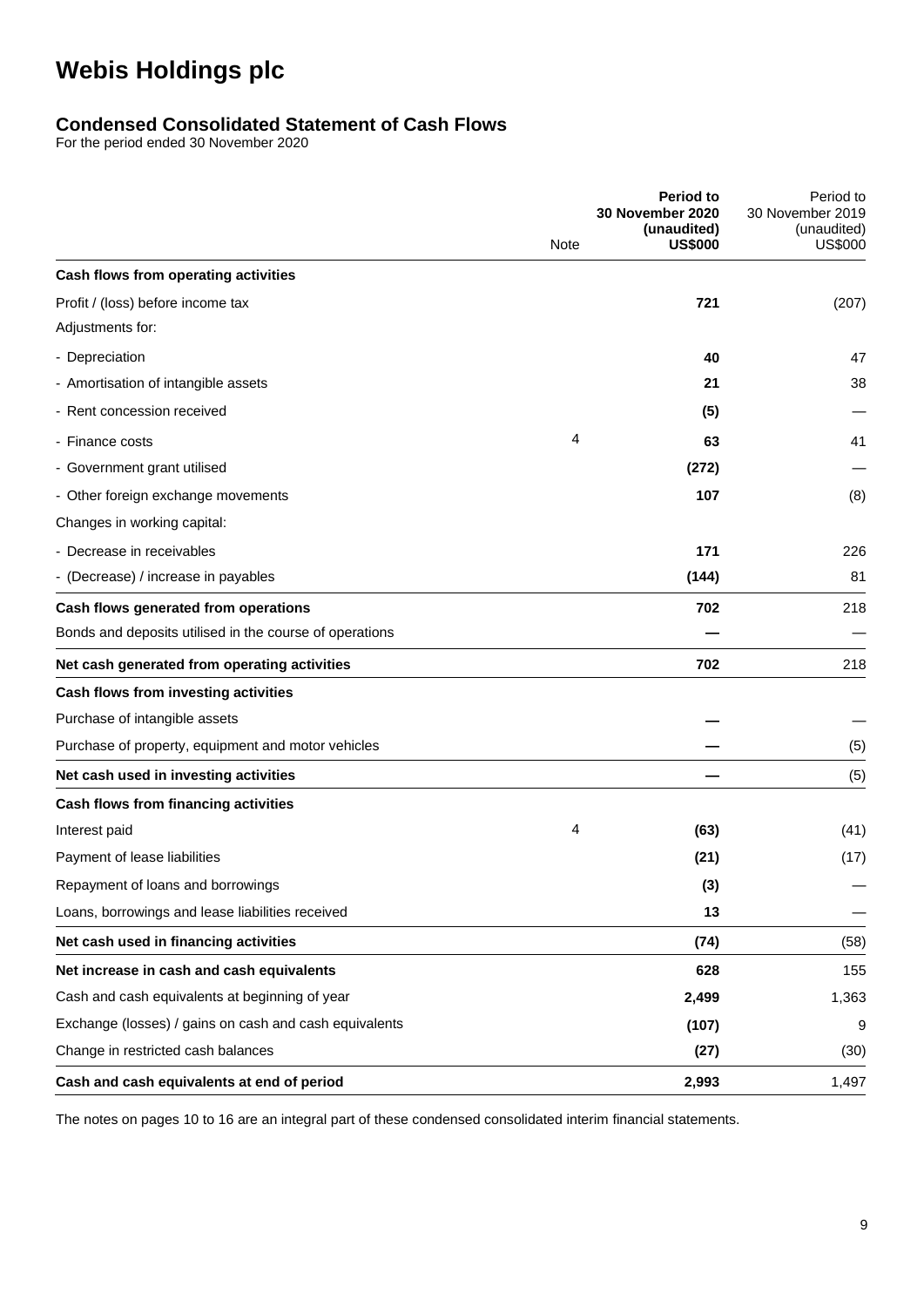## **Notes to the Unaudited Condensed Consolidated Interim Financial Statements**

For the period ended 30 November 2020

### **1 Reporting entity**

Webis Holdings plc (the "Company") is a company domiciled in the Isle of Man. The address of the Company's registered office is Viking House, Nelson Street, Douglas, Isle of Man, IM1 2AH. The Webis Holdings plc unaudited condensed consolidated financial statements as at and for the period ended 30 November 2020 consolidate those of the Company and its subsidiaries (together referred to as the "Group").

### **1.1 Basis of accounting**

The unaudited condensed consolidated financial statements of the Group (the "Financial Information") are prepared in accordance with Isle of Man law and International Financial Reporting Standards ("IFRS") and their interpretations issued by the International Accounting Standards Board ("IASB") and adopted by the European Union ("EU"). The financial information in this report has been prepared in accordance with the Group's accounting policies. Full details of the accounting policies adopted by the Group are contained in the consolidated financial statements included in the Group's annual report for the year ended 31 May 2020 which is available on the Group's website[: www.webisholdingsplc.com.](http://www.webisholdingsplc.com/)

The accounting policies and methods of computation and presentation adopted in the preparation of the Financial Information are consistent with those described and applied in the consolidated financial statements for the year ended 31 May 2020.

The unaudited condensed consolidated financial statements do not constitute statutory financial statements. The statutory financial statements for the year ended 31 May 2020, extracts of which are included in these unaudited condensed consolidated financial statements, were prepared under IFRS as adopted by the EU and have been filed at Companies Registry.

### **1.2 Use of judgements and estimates**

The preparation of the Financial Information requires management to make judgements, estimates and assumptions that affect the application of policies and reported amounts of assets and liabilities, income and expenses. Actual results could differ materially from these estimates. In preparing the Financial Information, the critical judgements made by management in applying the Group's accounting policies and the key sources of estimation uncertainty were the same as those that applied to the consolidated financial statements as at and for the year ended 31 May 2020 as set out in those financial statements.

### **1.3 Functional and presentation currency**

The Financial Information is presented in US Dollars, rounded to the nearest thousand, which is the functional currency and also the presentation currency of the Group.

## **1.4 Going Concern**

As noted within the statutory financial statements for the year ended 31 May 2020, the Directors have continued to undertake several strategies to support and sustain the Group as a going concern. These include, seeking to broadening its client base and expand its business to customer base, renewing various US state licenses, along with continuing to develop and expand the Cal Expo racetrack operations, and monitoring the status of sports betting legislation within the State of California, all of which remain key priorities for the Group in achieving its goal of profitability and maintaining adequate liquidity in order to continue its operations. While the Directors continue to assess all strategic options in this regard, the ultimate success of strategies adopted remains difficult to predict.

In addition, the horseracing industry has continued to operate during the coronavirus pandemic, which has helped to generate increased profitability and the Group has continued to see the benefits of this during this interim period.

Notwithstanding the losses incurred in the last financial year, and with the profitability reported in this interim period, along with the continued support of the Company's principal shareholder, via Galloway Limited, a related party, the Directors believe that the Group has adequate resources to meet its obligations as they fall due.

### **1.5 Government grants**

The Group initially recognises government grants, that compensate for expenses incurred, as deferred income at fair value if there is a reasonable assurance that they will be received. They are then recognised in profit or loss on a systematic basis in the periods in which the expenses are recognised.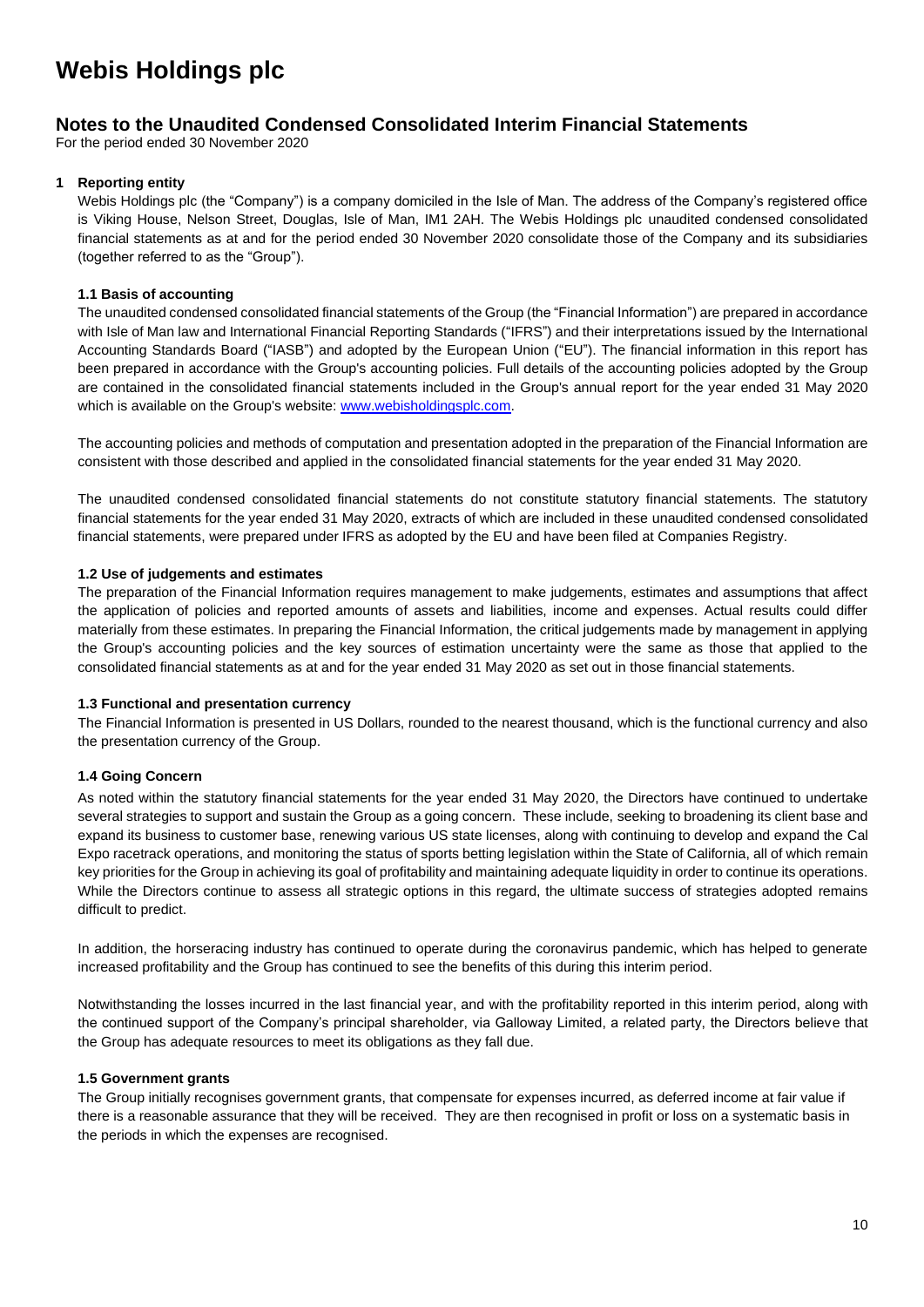## **Notes to the Unaudited Condensed Consolidated Interim Financial Statements** continued

For the period ended 30 November 2020

### **2 Operating Segments**

### **A. Basis for segmentation**

The Group has the below two operating segments, which are its reportable segments. The segments offer different services in relation to various forms of pari-mutuel racing, which are managed separately due to the nature of their activities.

#### **Reportable segments and operations provided**

Racetrack operations – hosting of races through the management and operation of a racetrack facility, enabling patrons to attend and wager on horse racing, as well as utilise simulcast facilities.

ADW operations – provision of online ADW services to enable customers to wager into global racetrack betting pools.

The Group's Board of Directors review the internal management reports of the operating segments on a monthly basis.

#### **B. Information about reportable segments**

Information relating to the reportable segments is set out below. Segment revenue along with segment profit / (loss) before tax are used to measure performance as management considers this information to be a relevant indicator for evaluating the performance of the segments.

|                                        |                             | <b>Reportable segments</b>   |                                                   |                         |
|----------------------------------------|-----------------------------|------------------------------|---------------------------------------------------|-------------------------|
| Period to 30 November 2020 (unaudited) | Racetrack<br><b>US\$000</b> | <b>ADW</b><br><b>US\$000</b> | Corporate<br>operating<br>costs<br><b>US\$000</b> | Total<br><b>US\$000</b> |
| External revenues                      | 5,874                       | 1,556                        |                                                   | 7,430                   |
| <b>Segment revenue</b>                 | 5,874                       | 1,556                        |                                                   | 7,430                   |
| Segment profit before tax              | 282                         | 385                          | 54                                                | 721                     |
| Finance costs                          | (12)                        | (2)                          | (49)                                              | (63)                    |
| Depreciation and amortisation          | (20)                        | (41)                         |                                                   | (61)                    |

#### **Period to 30 November 2020 (unaudited)**

| <b>Segment assets</b>      | .409 | 3,511 | 2,022 | 6,942 |
|----------------------------|------|-------|-------|-------|
| <b>Segment liabilities</b> | 801  | 3,139 | 1.413 | 5,353 |

|                                        | Reportable segments         |                              |                                                   |                         |
|----------------------------------------|-----------------------------|------------------------------|---------------------------------------------------|-------------------------|
| Period to 30 November 2019 (unaudited) | Racetrack<br><b>US\$000</b> | <b>ADW</b><br><b>US\$000</b> | Corporate<br>operating<br>costs<br><b>US\$000</b> | Total<br><b>US\$000</b> |
| <b>External revenues</b>               | 6,879                       | 1,181                        |                                                   | 8,060                   |
| <b>Segment revenue</b>                 | 6,879                       | 1,181                        |                                                   | 8,060                   |
| Segment loss before tax                | (37)                        | (149)                        | (21)                                              | (207)                   |
| Finance costs                          | (8)                         | (2)                          | (31)                                              | (41)                    |
| Depreciation and amortisation          | (21)                        | (64)                         |                                                   | (85)                    |
| Period to 31 May 2020 (audited)        |                             |                              |                                                   |                         |
| <b>Segment assets</b>                  | 1,185                       | 3,216                        | 2,252                                             | 6,653                   |
| <b>Segment liabilities</b>             | 870                         | 3,513                        | 1,402                                             | 5,785                   |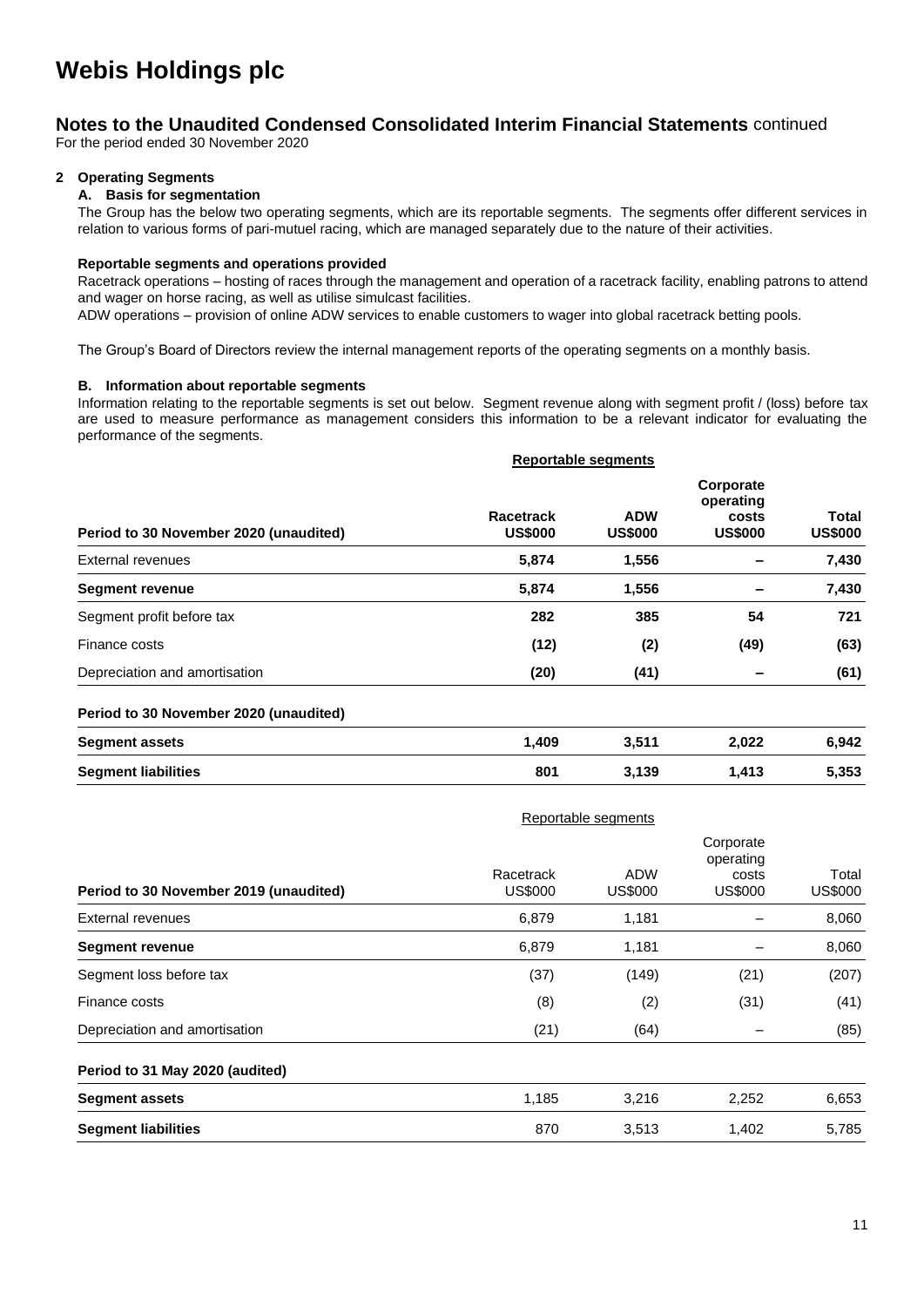## **Notes to the Unaudited Condensed Consolidated Interim Financial Statements** continued

For the period ended 30 November 2020

## **2 Operating Segments** continued

**C. Reconciliation of reportable segments profit or loss**

|                                                          | Period to<br><b>30 November 2020</b><br>(unaudited)<br><b>US\$000</b> | Period to<br>30 November 2019<br>(unaudited)<br><b>US\$000</b> |
|----------------------------------------------------------|-----------------------------------------------------------------------|----------------------------------------------------------------|
| Profit / (loss) before tax                               |                                                                       |                                                                |
| Total profit / (loss) before tax for reportable segments | 667                                                                   | (186)                                                          |
| Profit / (loss) before tax for other segments            | 54                                                                    | (21)                                                           |
| Consolidated profit / (loss) before tax                  | 721                                                                   | (207)                                                          |

### **3. Revenue**

The Group's operations and main revenue streams are those described in the last annual financial statements. The Group's revenue is derived from contracts with customers.

### **Disaggregation of revenue**

In the following tables, revenue is disaggregated by primary geographical market, major services lines and timing of revenue recognition. The tables also include a reconciliation of the disaggregated revenue with the Group's reportable segments (see Note 2).

|                                         |                                    | <b>Reportable segments</b>   |                                |  |
|-----------------------------------------|------------------------------------|------------------------------|--------------------------------|--|
| Period to 30 November 2020 (unaudited)  | <b>Racetrack</b><br><b>US\$000</b> | <b>ADW</b><br><b>US\$000</b> | <b>Total</b><br><b>US\$000</b> |  |
| Primary geographic markets              |                                    |                              |                                |  |
| North America                           | 5,874                              | 1,146                        | 7,020                          |  |
| <b>British Isles</b>                    |                                    | 410                          | 410                            |  |
| <b>Segment revenue</b>                  | 5,874                              | 1,556                        | 7,430                          |  |
| <b>Major service lines</b>              |                                    |                              |                                |  |
| ADW wagering                            | 4,772                              | 1,556                        | 6,328                          |  |
| Race hosting                            | 1,102                              |                              | 1,102                          |  |
|                                         | 5,874                              | 1,556                        | 7,430                          |  |
| Timing of revenue recognition           |                                    |                              |                                |  |
| Services transferred at a point in time | 5,874                              | 1,556                        | 7,430                          |  |
| Revenue from contracts with customers   | 5,874                              | 1,556                        | 7,430                          |  |
| External revenue as reported in Note 2  | 5,874                              | 1,556                        | 7,430                          |  |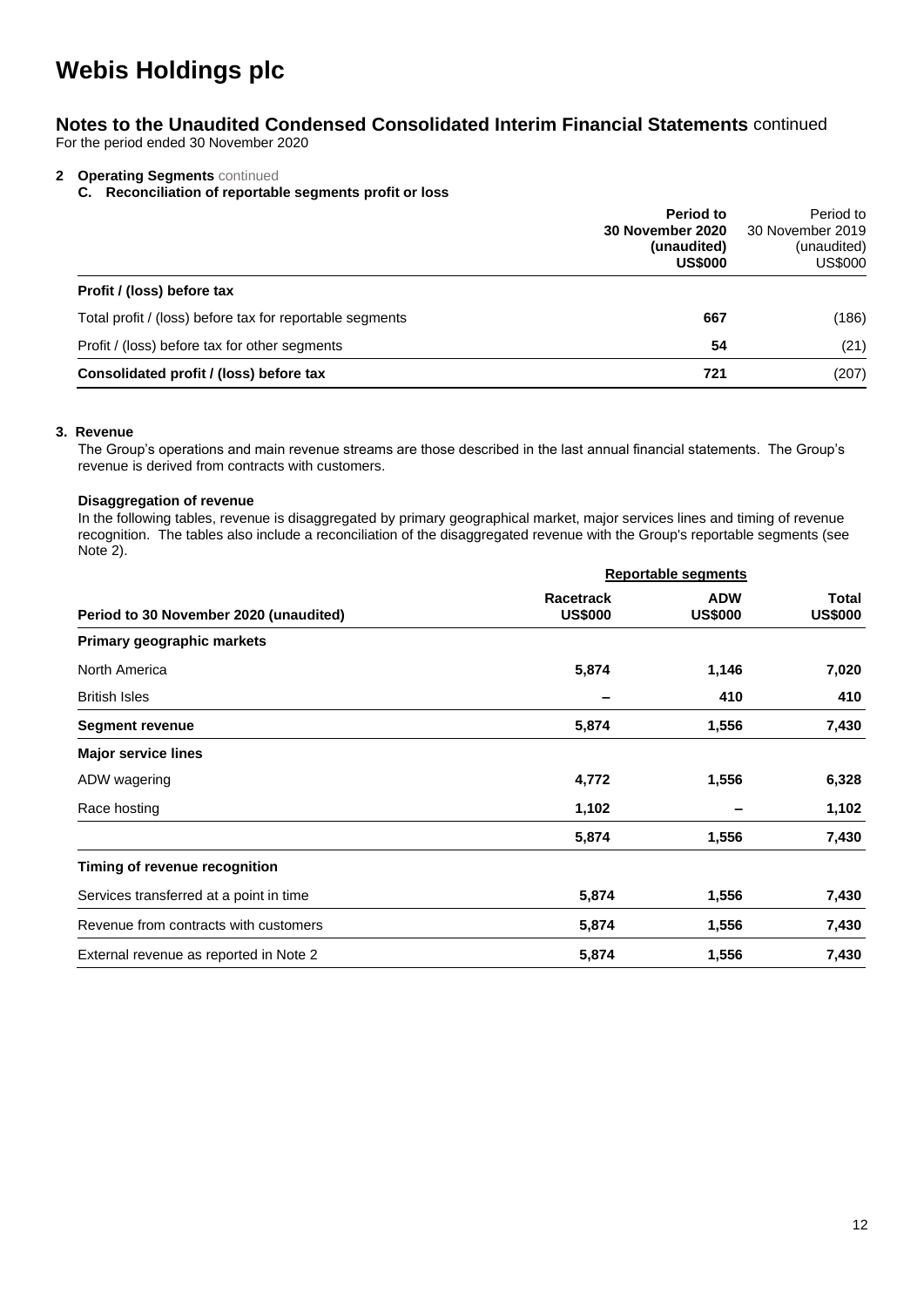# **Notes to the Unaudited Condensed Consolidated Interim Financial Statements** continued

For the period ended 30 November 2020

**3. Revenue** continued

|                                         |                                    | <b>Reportable segments</b>   |                                |  |
|-----------------------------------------|------------------------------------|------------------------------|--------------------------------|--|
| Period to 30 November 2019 (unaudited)  | <b>Racetrack</b><br><b>US\$000</b> | <b>ADW</b><br><b>US\$000</b> | <b>Total</b><br><b>US\$000</b> |  |
| Primary geographic markets              |                                    |                              |                                |  |
| North America                           | 6,879                              | 765                          | 7,644                          |  |
| <b>British Isles</b>                    |                                    | 404                          | 404                            |  |
| Asia Pacific                            |                                    | 12                           | 12                             |  |
| <b>Segment revenue</b>                  | 6,879                              | 1,181                        | 8,060                          |  |
| <b>Major service lines</b>              |                                    |                              |                                |  |
| ADW wagering                            | 2,733                              | 1,181                        | 3,914                          |  |
| Race hosting                            | 4,146                              |                              | 4,146                          |  |
|                                         | 6,879                              | 1,181                        | 8,060                          |  |
| Timing of revenue recognition           |                                    |                              |                                |  |
| Services transferred at a point in time | 6,879                              | 1,181                        | 8,060                          |  |
| Revenue from contracts with customers   | 6,879                              | 1,181                        | 8,060                          |  |
| External revenue as reported in Note 2  | 6,879                              | 1,181                        | 8,060                          |  |

#### **4 Finance costs**

|                                  | Period to<br>30 November 2020<br>(unaudited)<br><b>US\$000</b> | Period to<br>30 November 2019<br>(unaudited)<br><b>US\$000</b> |
|----------------------------------|----------------------------------------------------------------|----------------------------------------------------------------|
| Loan interest payable            | (50)                                                           | (31)                                                           |
| Lease liability interest payable | (13)                                                           | (10)                                                           |
| <b>Finance costs</b>             | (63)                                                           | (41)                                                           |

### **5 Income tax expense**

## **(a) Current and Deferred Tax Expenses**

The current and deferred tax expenses for the period were US\$ Nil (2019: US\$ Nil). Despite having made losses in the past, no deferred tax was recognised as there is no reasonable expectation that the Group will recover the resultant deferred tax assets.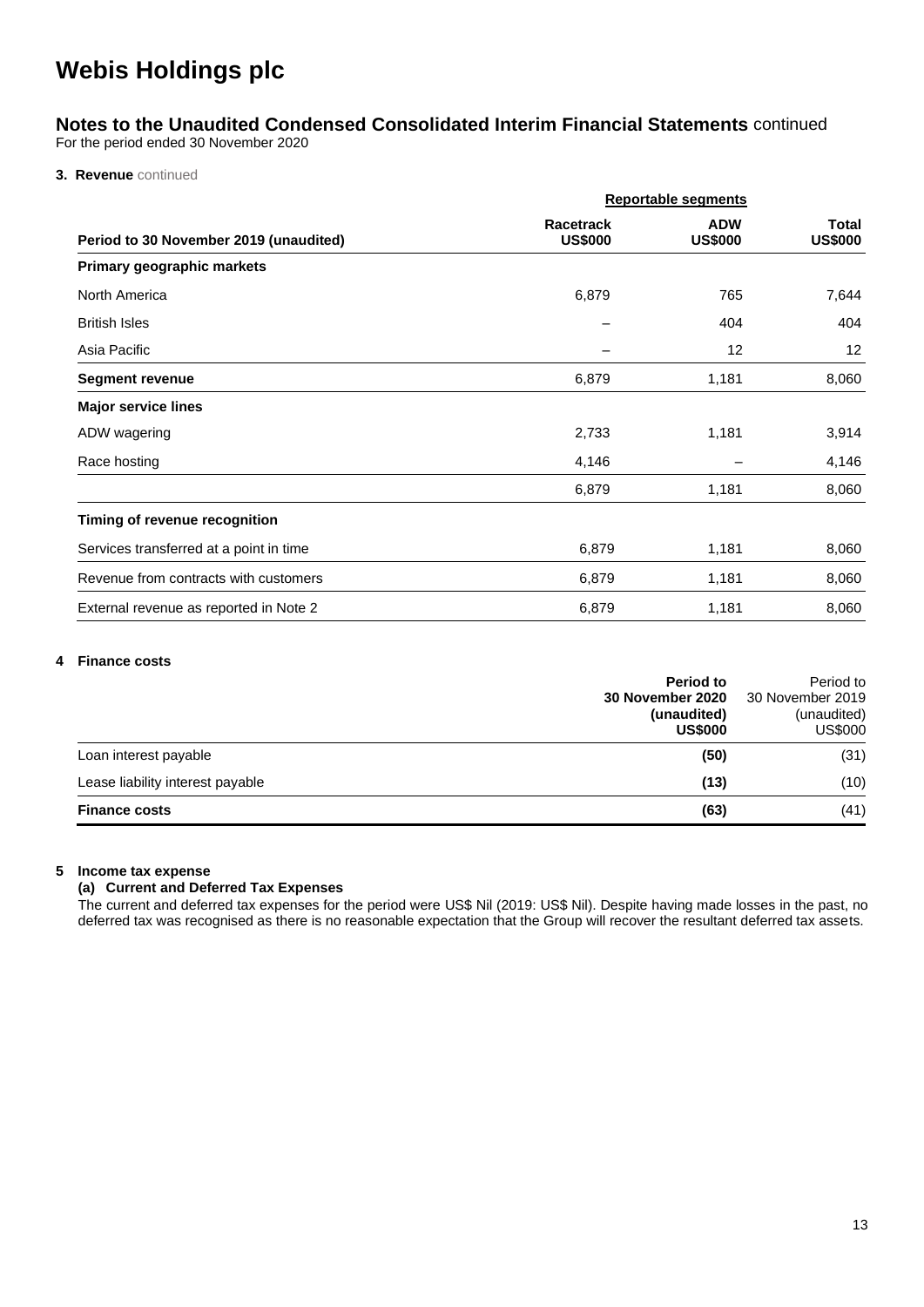## **Notes to the Unaudited Condensed Consolidated Interim Financial Statements** continued

For the period ended 30 November 2020

#### **5 Income tax expense** continued

#### **(b) Tax Rate Reconciliation**

|                                                             | Period to<br>30 November 2020<br>(unaudited)<br><b>US\$000</b> | Period to<br>30 November 2020<br>(unaudited)<br><b>US\$000</b> |
|-------------------------------------------------------------|----------------------------------------------------------------|----------------------------------------------------------------|
| Profit / (loss) before tax                                  | 721                                                            | (207)                                                          |
| Tax charge at IOM standard rate (0%)                        |                                                                |                                                                |
| Adjusted for:                                               |                                                                |                                                                |
| Tax debit / (credit) for US tax profits / (losses) (at 15%) | 80                                                             | (65)                                                           |
| (Deduct) / add back deferred tax losses not recognised      | (80)                                                           | 65                                                             |
| Tax charge for the period                                   |                                                                |                                                                |

The maximum deferred tax asset that could be recognised at period end is approximately US\$827,000 (2019: US\$875,000). The Group has not recognised any asset as it is not reasonably known when the Group will recover such deferred tax assets.

#### **6 Earnings per ordinary share**

The calculation of the basic earnings per share is based on the earnings attributable to ordinary shareholders divided by the weighted average number of shares in issue during the period.

The calculation of diluted earnings per share is based on the basic earnings per share, adjusted to allow for the issue of shares, on the assumed conversion of all dilutive share options.

An adjustment for the dilutive effect of share options and convertible debt in the previous period has not been reflected in the calculation of the diluted loss per share, as the effect would have been anti-dilutive.

|                                                     | Period to<br>30 November 2020<br>(unaudited)<br><b>US\$000</b> | Period to<br>30 November 2019<br>(unaudited)<br><b>US\$000</b> |
|-----------------------------------------------------|----------------------------------------------------------------|----------------------------------------------------------------|
| Profit / (loss) for the period                      | 721                                                            | (207)                                                          |
|                                                     | No.                                                            | No.                                                            |
| Weighted average number of ordinary shares in issue | 393,338,310                                                    | 393,338,310                                                    |
| Dilutive element of share options if exercised      | 14,000,000                                                     | 14,000,000                                                     |
| Diluted number of ordinary shares                   | 407,338,310                                                    | 407,338,310                                                    |
| Basic earnings per share (cents)                    | 0.18                                                           | (0.05)                                                         |
| Diluted earnings per share (cents)                  | 0.18                                                           | (0.05)                                                         |

The earnings applied are the same for both basic and diluted earnings calculations per share as there are no dilutive effects to be applied.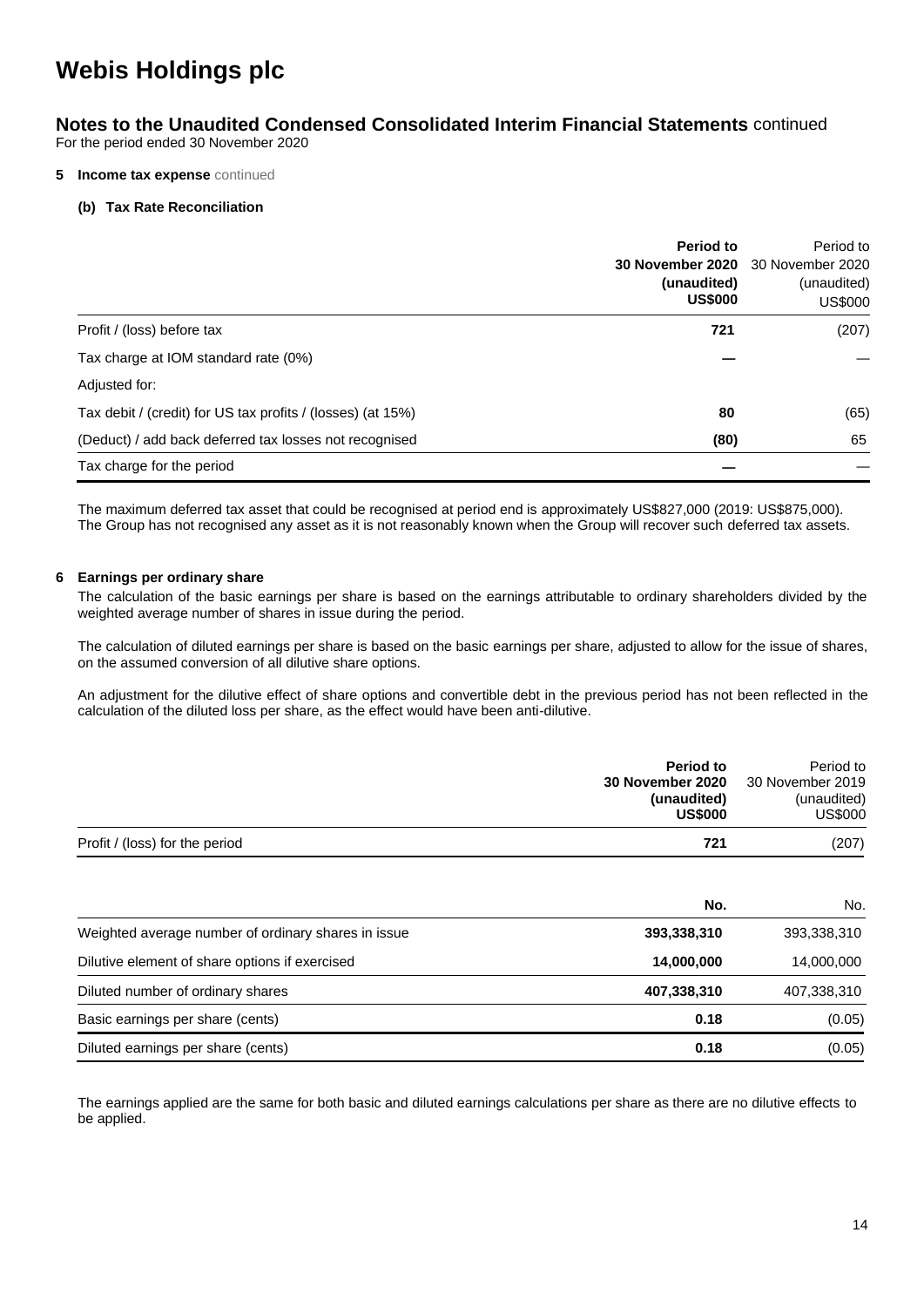## **Notes to the Unaudited Condensed Consolidated Interim Financial Statements** continued

For the period ended 30 November 2020

### **7 Intangible assets**

Intangible assets include goodwill which relates to the acquisition of the pari-mutuel business which is both a cash generating unit and a reportable segment, including goodwill arising on the acquisition in 2010 of WatchandWager.com LLC, a US registered entity licenced for pari-mutuel wagering in North Dakota.

The Group tests intangible assets annually for impairment, or more frequently if there are indicators that the intangible assets may be impaired. The goodwill balance was fully impaired in the financial year ended 31 May 2015.

### **8 Cash, cash equivalents and restricted cash**

|                                                     | <b>Period to</b><br>30 November 2020<br>(unaudited)<br><b>US\$000</b> | Year ended<br>31 May 2020<br>(audited)<br><b>US\$000</b> |
|-----------------------------------------------------|-----------------------------------------------------------------------|----------------------------------------------------------|
| Cash and cash equivalents – company and other funds | 2.993                                                                 | 2,499                                                    |
| Restricted cash – protected player funds            | 1.497                                                                 | 1.470                                                    |
| Total cash, cash equivalents and restricted cash    | 4.490                                                                 | 3,969                                                    |

The Group holds funds for operational requirements and for its non-Isle of Man customers, shown as 'company and other funds' and on behalf of its Isle of Man regulated customers and certain USA state customers, shown as 'protected player funds'.

Protected player funds are held in fully protected client accounts within an Isle of Man regulated bank and in segregated accounts within a USA regulated bank.

#### **9 Loans, borrowings and lease liabilities Current liabilities**

|                                           | <b>Period to</b>              | Year ended                  |
|-------------------------------------------|-------------------------------|-----------------------------|
|                                           | 30 November 2020              | 31 May 2020                 |
|                                           | (unaudited)<br><b>US\$000</b> | (audited)<br><b>US\$000</b> |
| Unsecured Ioan (current portion)          | 6                             | 5                           |
| Lease liabilities (current portion)<br>80 | 92                            |                             |
|                                           | 86                            | 97                          |

### **Non-current liabilities**

|                                         | Period to<br>30 November 2020<br>(unaudited)<br><b>US\$000</b> | Year ended<br>31 May 2020<br>(audited)<br>US\$000 |
|-----------------------------------------|----------------------------------------------------------------|---------------------------------------------------|
| Unsecured loan (non-current portion)    | 22                                                             | 25                                                |
| Lease liabilities (non-current portion) | 290                                                            | 292                                               |
| Secured Ioans - Galloway Ltd<br>1,350   | 1,350                                                          |                                                   |
|                                         | 1,662                                                          | 1,667                                             |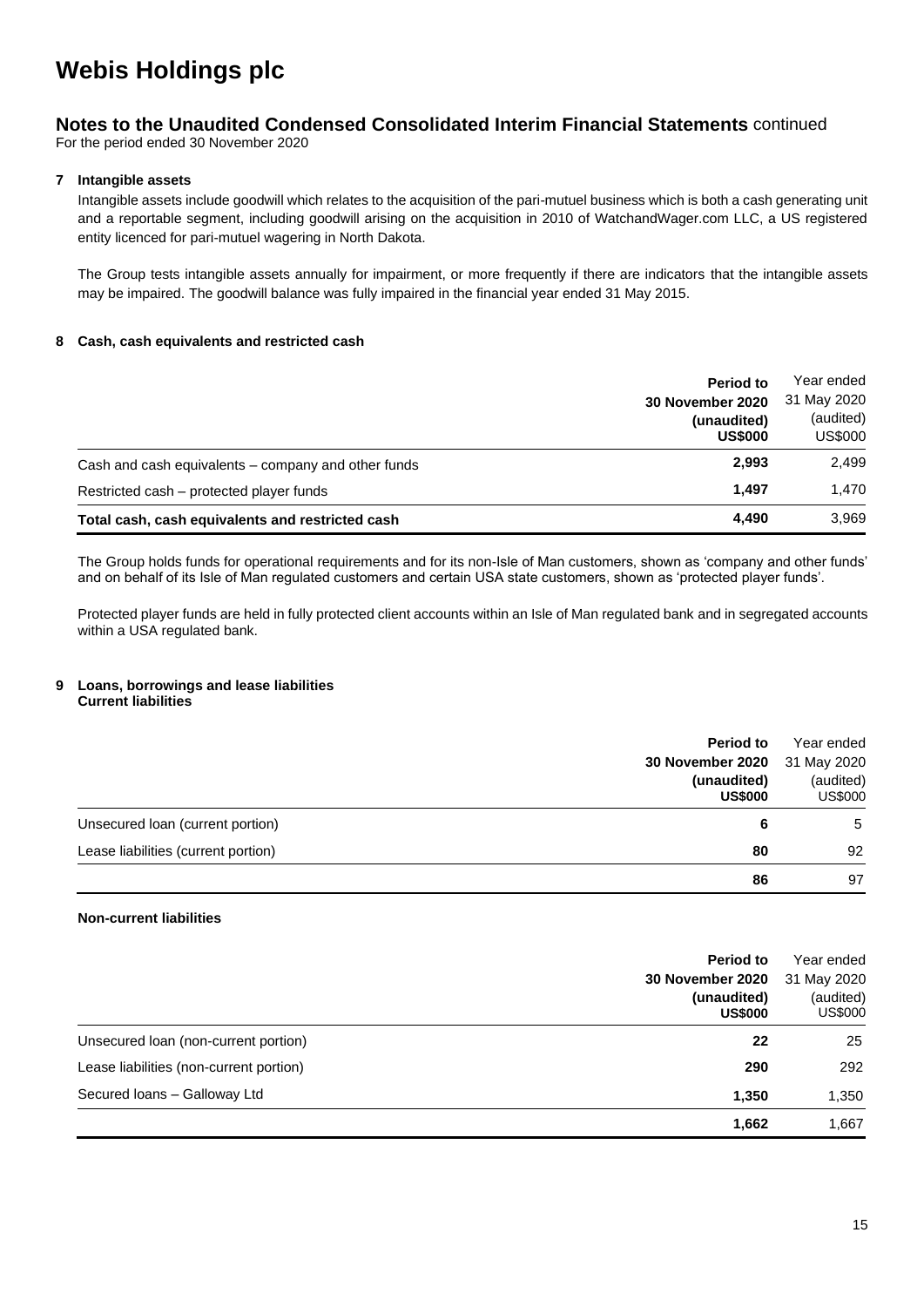## **Notes to the Unaudited Condensed Consolidated Interim Financial Statements** continued

For the period ended 30 November 2020

#### **9** Loans, borrowings and lease liabilities continued

#### **Terms and repayment schedule**

|                                   | Nominal<br>interest rate | Year of<br>maturity | Period to<br>30 November 2020<br>(unaudited)<br><b>US\$000</b> | Year ended<br>31 May 2020<br>(audited)<br>US\$000 |
|-----------------------------------|--------------------------|---------------------|----------------------------------------------------------------|---------------------------------------------------|
| Unsecured loan                    | 8.90%                    | 2025                | 28                                                             | 30                                                |
| Lease liabilities                 | 7.00-9.00%               | 2021-25             | 370                                                            | 384                                               |
| Secured Ioan - Galloway Ltd       | 7.75%                    | 2022                | 500                                                            | 500                                               |
| Secured Ioan - Galloway Ltd       | 7.00%                    | 2024                | 350                                                            | 350                                               |
| Secured Ioan - Galloway Ltd       | 7.00%                    | 2025                | 500                                                            | 500                                               |
| <b>Total loans and borrowings</b> |                          |                     | 1,748                                                          | 1,764                                             |

The secured loans from Galloway Ltd are secured over the unencumbered assets of the Group.

### **10 Related party transactions**

#### **Identity of related parties**

The Group has a related party relationship with its subsidiaries, and with its Directors and executive officers and with Burnbrae Ltd (significant shareholder).

#### **Transactions with and between subsidiaries**

Transactions with and between the subsidiaries in the Group which have been eliminated on consolidation are considered to be related party transactions.

#### **Transactions with entities with significant influence over the Group**

Rental and service charges of US\$22,041 (2019: US\$5,205) and Directors' fees of US\$12,775 (2019: US\$22,586) were charged in the period by Burnbrae Ltd of which Denham Eke is a common Director. The Group also had a loan of US\$1,350,000 (2020: US\$1,350,000) from Galloway Ltd, a company related to Burnbrae Limited by common ownership and Directors (see note 9).

#### **Transactions with other related parties**

There were no transactions with other related parties during the period.

#### **11 Subsequent events**

There were no significant subsequent events identified after 30 November 2020.

#### **12 Approval of interim statements**

The interim statements were approved by the Board on 25 February 2021. The interim report is expected to be available for shareholders on 26 February 2021 and will be available from that date on the Group's website www.webisholdingsplc.com.

The Group's nominated adviser and broker is Beaumont Cornish Limited, Building 3, Chiswick Park, 566 Chiswick High Road, London W4 5YA.